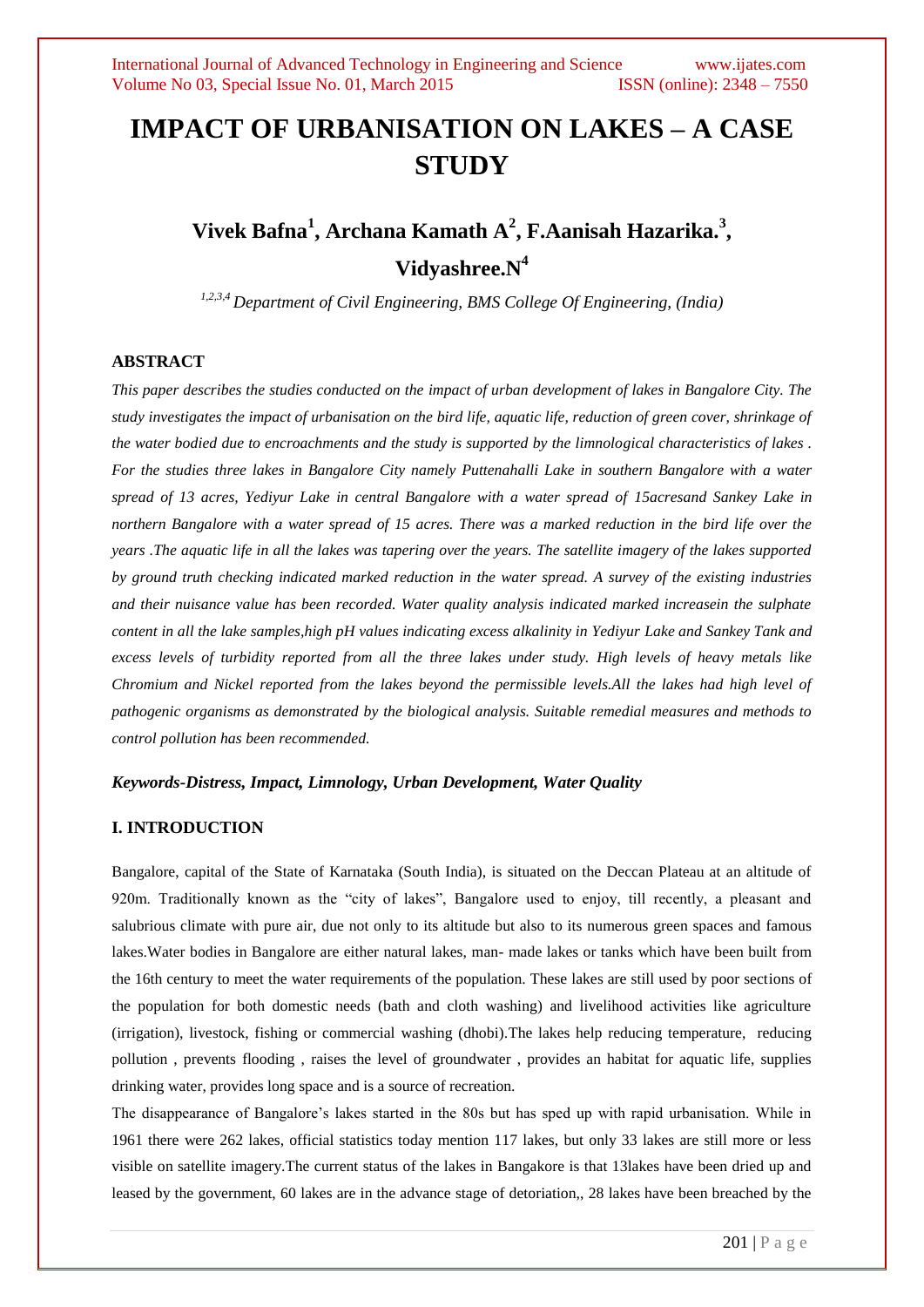Bangalore Development Authority (BDA) for forming extensions and creating public utilities and house sites for the general public, 7 lakes are recognizable as small pools of water and 4 lakes have been fully encroached.. Over the last decades, lakes have been rented to private constructors. The authorities themselves have built their own infrastructures on lakebeds whereas other areas have been illegally encroached upon. Previous lakes have thus been transformed into residential and commercial areas, universities, bus stands, stadium or golf course. Some lakes are now used as rubbish dump for domestic and industrial wastes or open sewage. Fourteen percent of them are surrounded by slums.

The rapid growth of human population, proliferation of buildings ,roads and vehicular traffic congestion has taken a heavy toll on Bangalore's lakes. Further encroachment, illegal waste disposal activities and bad management have threatened the very existence of many of the valuable and productive lakes in the city.

# **II. STUDY AREA**



**Fig1: Map Of Bangalore Showing The Three Lakes Under Study**

PuttenahalliLake is located in South Bangalore having the co-ordinates 12°53'N and 77°35'E. The total area of the lake is 13 acres 25 guntas.The total lake periphery of the lake is 1000m. The catchment area of the lake is 0.23sq.km. The primary inflow into the lake include runoff from urbanised parts mixed with little domestic sewage. The maximum depth of water in the lake was found to be 6.2m.

YediyurLake has co-ordinates 12° 53'N and 77° 34'E. The total area of the lake is 15 acres 23 guntas. The primary inflow into the lake include storm water and runoff from urbanised parts mixed with domestic sewage. The maximum depth of water in the lake was found to be 7.8m.

Sankey Lake is located innorthern Bangalore having coordinates 13°01'N and 77°57'E . The lake type is fresh water. The total catchment area of the lake is 1.254km and surface area is 15 hectres. The primary inflow into the lake is from the rainfall and city drainage. The maximum depth of water in the lake is 9.26m, shore length is 1.7km and paved walkway 1.42km. The volume of the waterbodyis estimated to be 1015680MLD at maximum depth.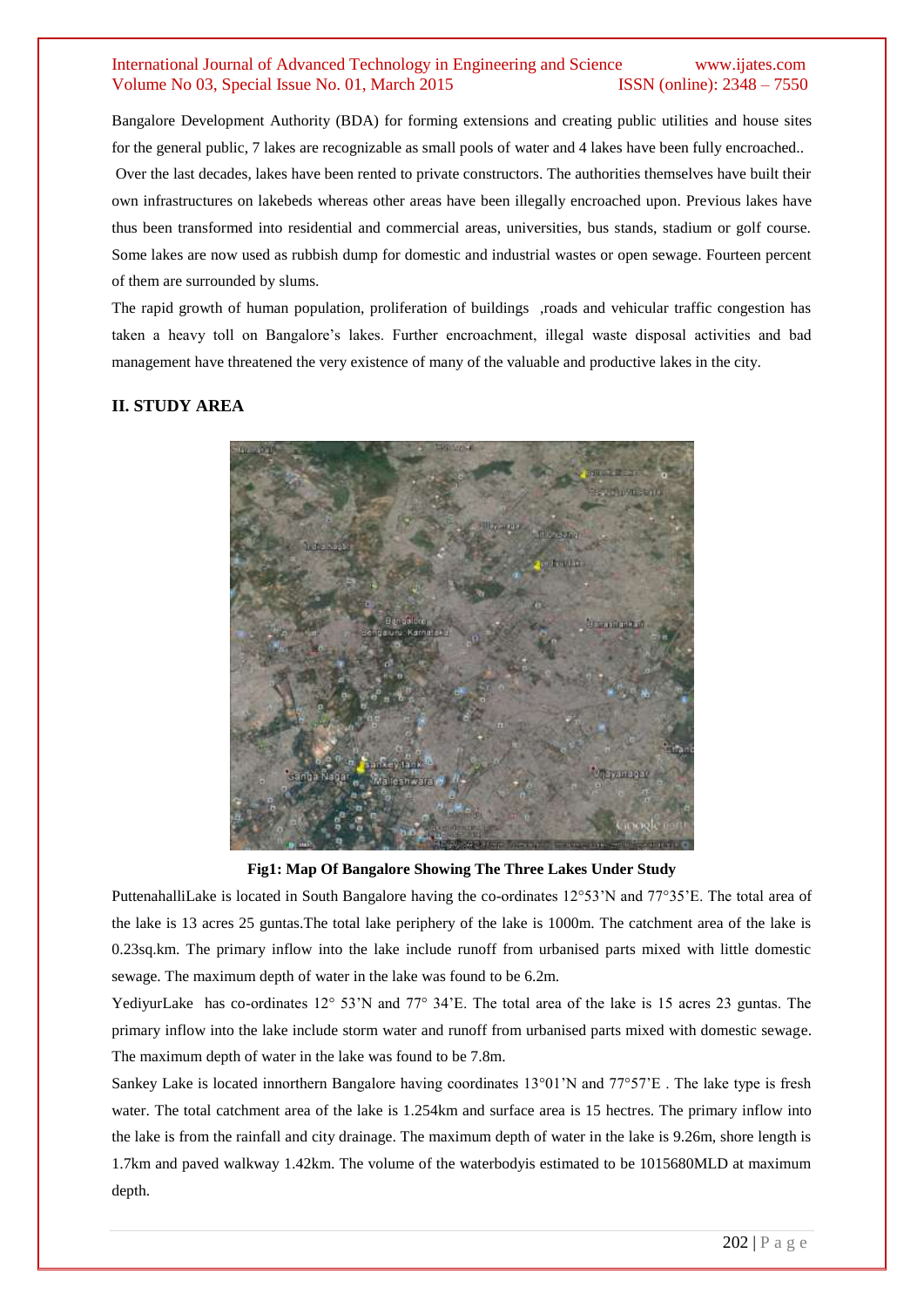#### **III. ANALYSIS**

With regard to pH, 57% of the samples in PuttenahalliLake were in the range of 6 to 6.5 and 43% of the samples had pH ranging from 6.5 to 7.86. 42 % of the samples had a pH less than the permissible limits and 58% of the samples were within the permissible limits.

With regard to pH,77% of the samples in YediyurLake were in the range of 7.4 to 7.8 and 23% of the samples were in the range of 7.9 to 8.36. All the samples had pH within the permissible limits.

With regard to pH,71% of samples in SankeyTank were in the range of 7.8-8 and 29% of the samples were in the range of 8.1 to 8.23.All the samples had pH within the permissible limits

With regard to Turbidity, 42% of the samples in PuttenahalliLake were in the range of 5 to 7 NTU and 58% of the samples had turbidity ranging from 8 to 11NTU. 11% of the samples had Turbidity equal to the permissible limit and 89% of the samples had turbidity greater than the permissible limits.

With regard to Turbidity, 55% of the samples in YediyurLake were in the range of 16 to 20 NTU and 45% of the samples had turbidity ranging from 21 to 27 NTU. The turbidity of all the samples was above the permissible limits.

With regard to Turbidity, 57% of the samples in SankeyTank were in the range of 28 to 32 NTU and 43% of the samples had turbidity ranging from 33 to 38 NTU. The turbidity of all the samples was above the permissible limits.

With regard to Alkalinity, 71% of the samples in PuttenahalliLake were in the range of 600 to 640 mg/l and29% of the samples had alkalinity ranging from 641 to772 mg/l. The alkalinity of all the samples was above the permissible limits.

With regard to Alkalinity, 44% of the samples in YediyurLake were in the range of 320 to 350 mg/l and 46% of the samples had alkalinity ranging from 351 to 400 mg/l. The alkalinity of all the samples was above the permissible limits.

With regard to Alkalinity, 57% of the samples in SankeyTank were in the range of 400 to 425 mg/l and 43% of the samples had alkalinity ranging from 430 to 452 mg/l The alkalinity of all the samples was above the permissible limits.

With regard to total hardness, 86% of the samples in PuttenahalliLake were in the range of 180 to 200 mg/l and14% of the samples had total hardness ranging from 201 to 272 mg/l. The total hardness of all the samples were within the permissible limits.

With regard to total hardness, 44% of the samples in YediyurLake were in the range of 90 to 110 mg/l and 56% of the samples had total hardness ranging from 120 to 132 mg/l. The total hardness of all the samples was found to be within the permissible limits.

With regard to total hardness, 57% of the samples in SankeyTank were in the range of 90 to 110 mg/l and 43% of the samples had total hardness ranging from 120 to 164 mg/l. The total hardness of all the samples was found to be within the permissible limits.

With regard to calcium hardness, 71% of the samples in PuttenahalliLake were in the range of 150 to 160 mg/l and 29% of the samples had total hardness ranging from 175 to 196 mg/l. The total hardness of all the samples was above the permissible limits.

With regard to calcium hardness, 45% of the samples in YediyurLake were in the range of 65 to 75 mg/l and 55% of the samples had total hardness ranging from 80 to 90mg/l.45% of the samples have calcium hardness within the permissible limits and 55% of the samples have calcium hardness above the permissible limits.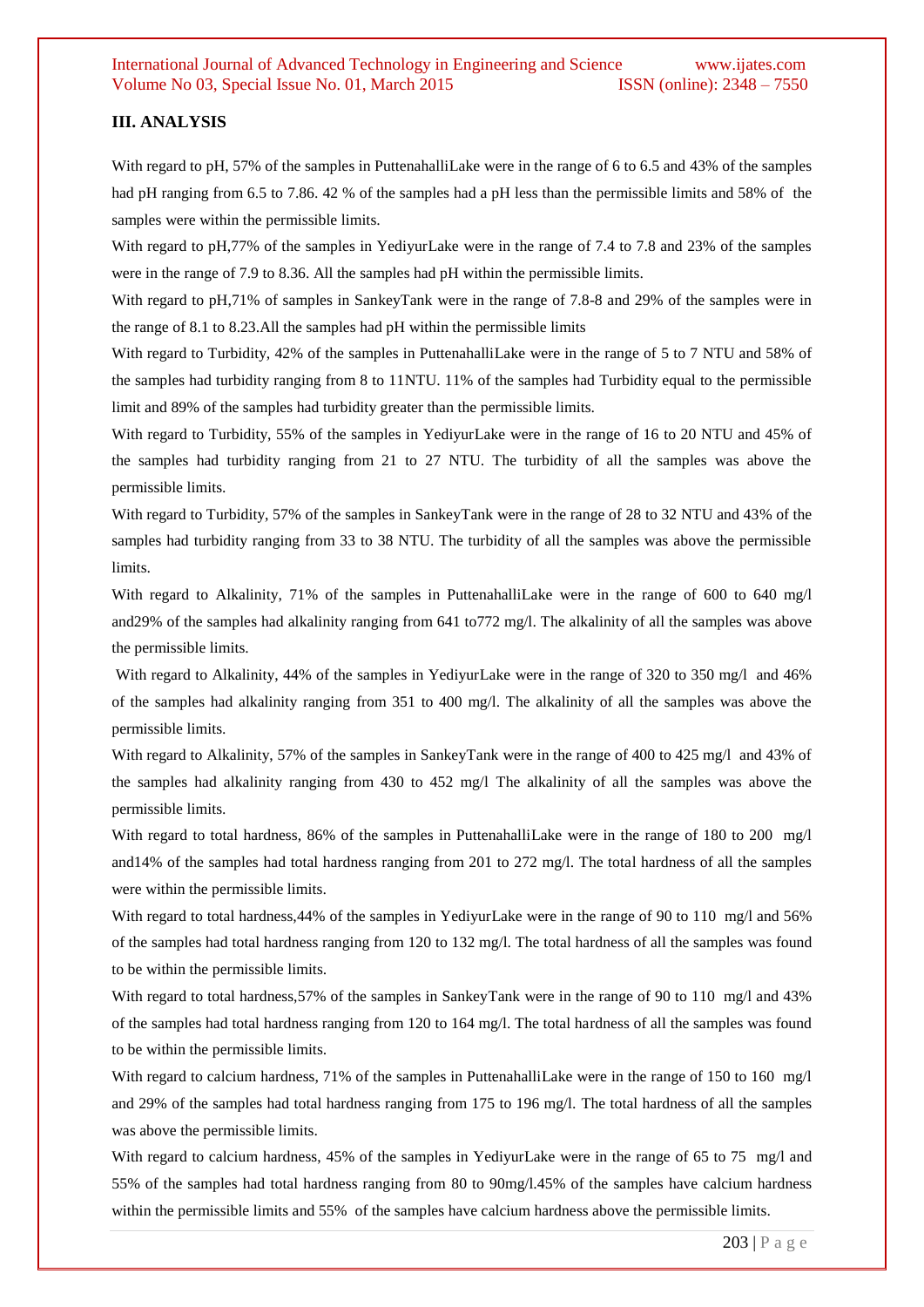With regard to calcium hardness, 71% of the samples in SankeyTank were in the range of 85 to and 100 mg/l and 29% of the samples had total hardness ranging from 101 to 104 mg/l. The calcium hardness of all the samples was above the permissible limits.

With regard to chlorides, 85% of the samples in PuttenahalliLake were in the range of 100 to120 mg/l and 15% of the samples had chlorides ranging from 120 to 130 mg/l. The chloride content of all the samples was found to be within permissible limits.

With regard to chlorides, 33% of the samples in YediyurLake were in the range of 65 to 75 mg/l and 67% of the samples had chlorides ranging from 84 to 92 mg/l. The chloride content of all the samples was found to be within permissible limits.

With regard to chlorides, 28% of the samples inSankeyTank were in the range of 55 to 60 mg/l and 72% of the samples had chlorides ranging from 61 to 69.88 mg/l. The chloride content of all the samples was found to be within permissible limits.

With regard to DO, 57% of the samples in PuttenahalliLake were in the range of 3.9 to 5 mg/l and 43% of the samples had DO ranging from 5.8 to 6.3 mg/l. 14% of the samples have DO less than the permissible limit, 14% of the samples have DO equal to the permissible limits and 72% of the samples had DO greater than the permissible limits.

With regard to DO,55% of the samples inYediyurLake were in the range of 6.5 to 7 mg/l and 45% of the samples had DO ranging from 7.1 to 7.4 mg/l. The DO content of all the samples was found to be above the permissible limits.

With regard to DO,71% of the samples in SankeyTank were in the range of 6.5 to 7 mg/l and 29% of the samples had DO ranging from 7.1 to 7.3 mg/l. The DO content of all the samples was found to be above the permissible limits.

With regard to nitrates, 43% of the samples in PuttenahalliLake were in the range of 10 to 14 mg/l and 57% of the samples had nitrates ranging from 14.1 to 19.4 mg/l. The nitrate content of all the samples was found to be within permissible limits.

With regard to nitrates, 44% of the samples in YediyurLake were in the range of 5 to 8 mg/l and 56% of the samples had nitrates ranging from 8.1 to 10.4mg/l. The nitrate content of all the samples was found to be within permissible limits.

With regard to nitrates, 71% of the samples in SankeyTank were in the range of 8.5 to 8.9 mg/l and 29% of the samples had nitrates ranging from 9 to 9.96mg/l. The nitrate content of all the samples was found to be within permissible limits.

With regard to sulphates, 71% of the samples in PuttenahalliLake were in the range of 185 to 200 mg/l and 29% of the samples had nitrates ranging from 201 to 215.05 mg/l. The sulphate content of 71% of the samples was found to be within permissible limits and 29% samples had sulphate content greater than the permissible limits.

With regard to sulphates, 44% of the samples in YediyurLake were in the range of 180 to 200 mg/l and 56% of the samples had nitrates ranging from 210 to 236.05 mg/l. The sulphate content of 44% of the samples was found to be within permissible limits and 56% samples had sulphate content greater than the permissible limits.

With regard to sulphates, 43% of the samples in SankeyTank were in the range of 176 to 190 mg/l and 57% of the samples had sulphates ranging from 210 to 275 mg/l. The sulphate content of 43% of the samples was found to be within permissible limits and 57% samples had sulphate content greater than the permissible limits.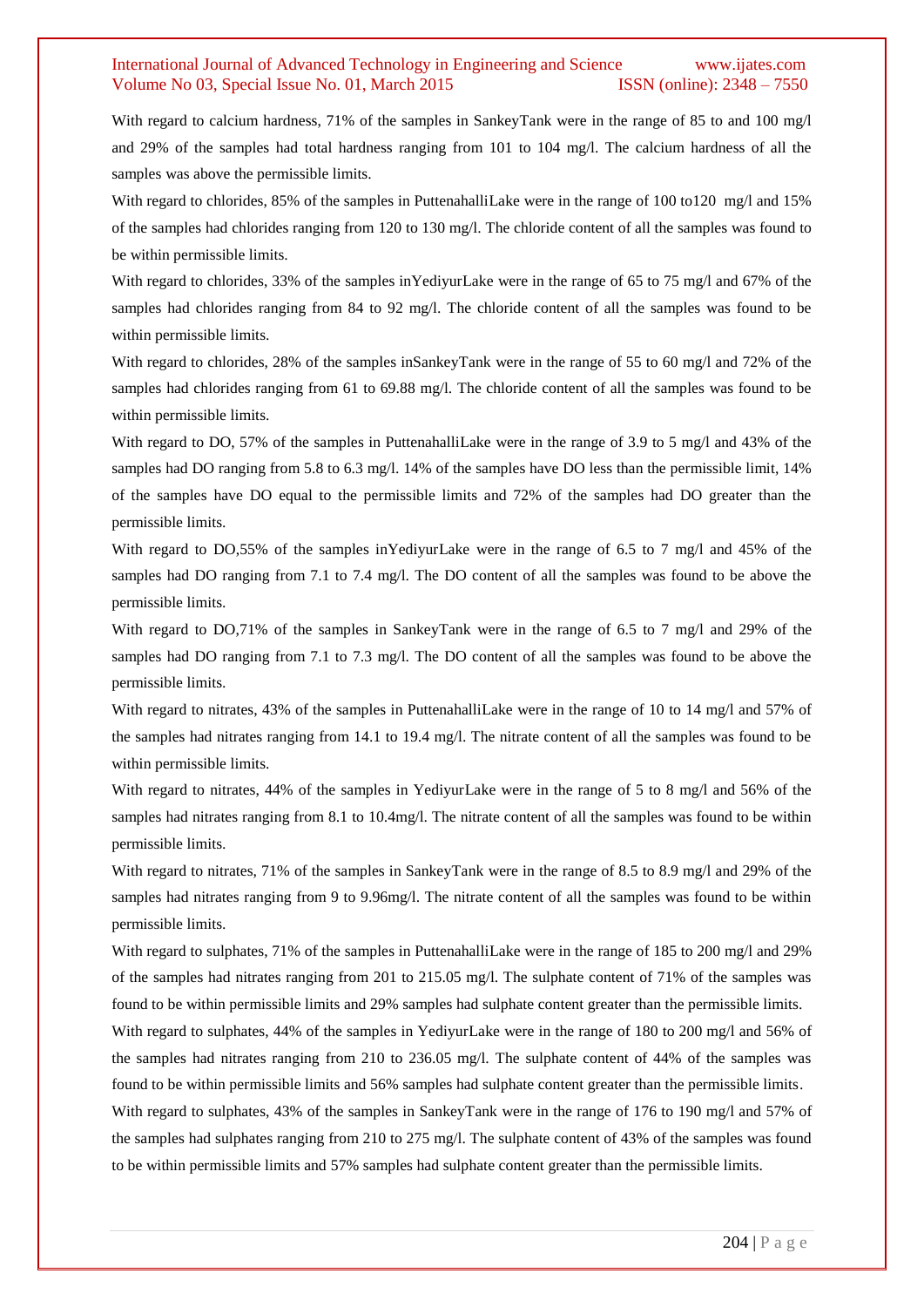With regard to iron, 85% of the samples in PuttenahalliLake were in the range of 0.1 to 0.15 mg/l and 15% of the samples had chlorides ranging from 0.16 to 0.18 mg/l. The iron content of all the samples was found to be within permissible limits.

With regard to iron, 66% of the samples in YediyurLake were in the range of 0.1 to 0.13 mg/l and 34% of the samples had chlorides ranging from 0.14 to 0.16 mg/l. The iron content of all the samples was found to be within permissible limits.

With regard to iron, 43% of the samples in SankeyTank were in the range of 0.11 to 0.15 mg/l and 57% of the samples had chlorides ranging from 0.16 to 0.21 mg/l. The iron content of all the samples was found to be within permissible limits.

With regard to copper, 85% of the samples in PuttenahalliLake were in the range of 0.02 to 0.05 mg/l and 15% of the samples had chlorides ranging from 0.05 to 0.06 mg/l. The copper content of 85% of the samples was found to be within permissible limits and 15% samples had sulphate content greater than the permissible limits.

With regard to copper, 89% of the samples in YediyurLake were in the range of 0.01 to 0.05 mg/l and 15% of the samples had chlorides ranging from 0.05 to 0.07 mg/l. The copper content of 88% of the samples was found to be within permissible limits and 12% samples had sulphate content greater than the permissible limits.

With regard to copper, 57% of the samples in SankeyTank were in the range of 0.03 to 0.04 mg/l and 43% of the samples had chlorides ranging from 0.04 to 0.05 mg/l. The copper content of all the samples was found to be within permissible limits.

With regard to nickel,71% of the samples in PuttenahalliLake were in the range of 0.02 to 0.03 mg/l and 29% of the samples had nickel ranging from 0.03 to 0.04 mg/l. The nickel content of 14% of the samples was found to be within the permissible limits and 86% of samples had nickel content greater than the permissible limits.

With regard to nickel, 78% of the samples in YediyurLake were in the range of 0.04 to 0.05 mg/l and 22% of the samples had nickel ranging from 0.05 to 0.06 mg/l. The nickel content of all the samples was found to be above the permissible limits.

With regard to nickel,43% of the samples in SankeyTank were in the range of 0.01 to 0.02 mg/l and 57% of the samples had nickel ranging from 0.03 to 0.04 mg/l. The nickel content of 43% of the samples was found to be within the permissible limits and 57% of the samples had nickel content above the permissible limits.

With regard to chromium, 86% of the samples in PuttenahalliLake were in the range of 0.02 to 0.04 mg/l and 14% of the samples had chromium ranging from 0.0 4to 0.05 mg/l. The chromium content of all the samples was found to be within the permissible limits.

With regard to chromium, 89% of the samples in YediyurLake were in the range of 0.03 to 0.04 mg/l and 11% of the samples had chromium ranging from 0.04to 0.05 mg/l. The chromium content of all the samples was found to be within the permissible limits.

With regard to chromium, 29% of the samples in SankeyTank were in the range of 0.03 to 0.04 mg/l and 11% of the samples had chromium ranging from 0.05 to 0.06 mg/l. The chromium content of 86% of the samples were found to be within the permissible limits and 14% of the samples had chromium content above the permissible limits.

With regard to MPN,43% of the samples in PuttenahalliLake were in the range of 10 to12 per 100 ml and the remaining 57% of the samples had MPN ranging from 14 to 18 per 100 ml. The MPN of 14% of the samples were found to be within the permissible limits and the remaining 86% of the samples had MPN above the permissible limits.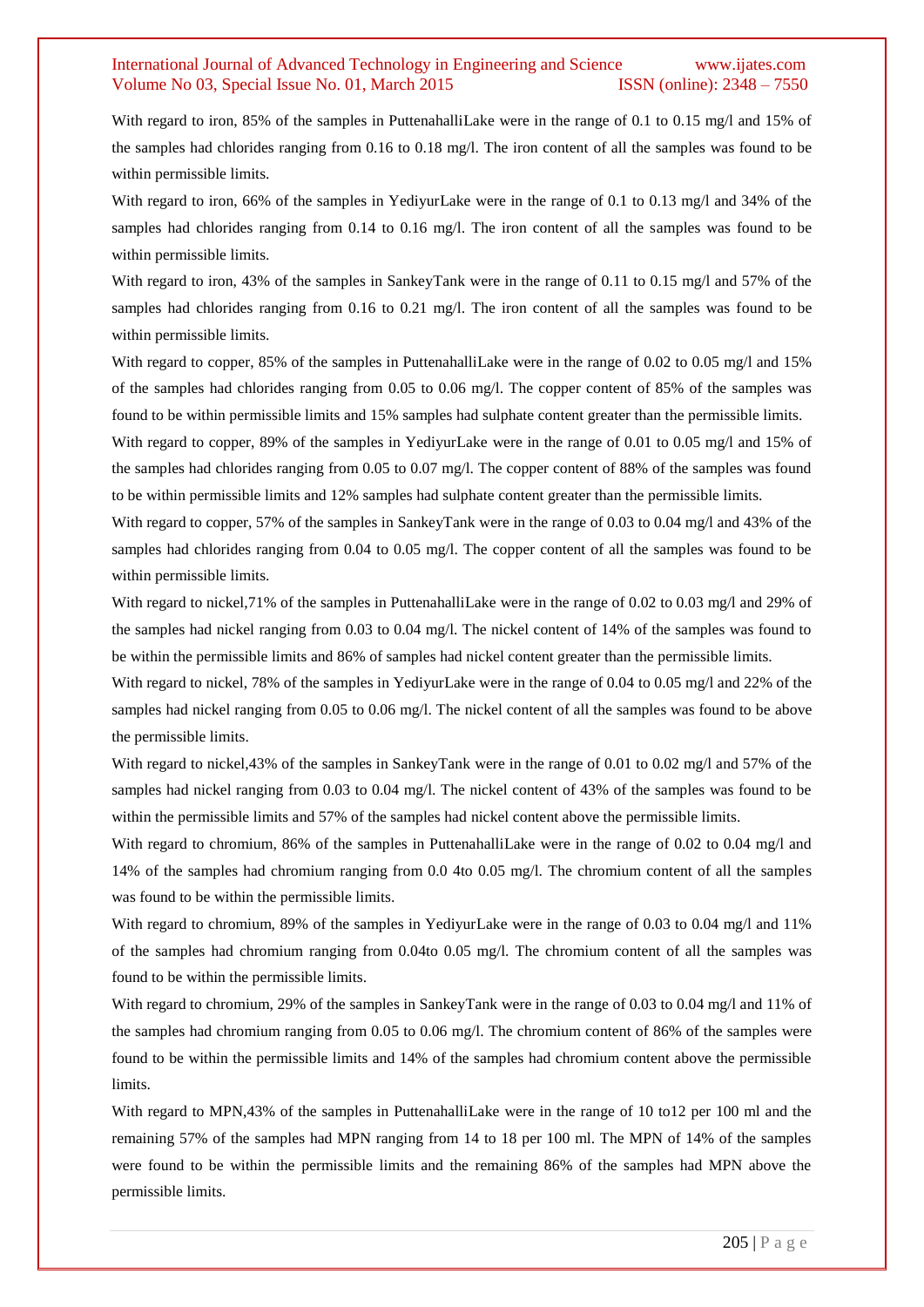## **IV. DISCUSSION**

With regard to MPN,33% of the samples in YediyurLake were in the range of 9 to12 per 100 ml and the remaining 67% of the samples had MPN ranging from 13 to 15 per 100 ml. The MPN of 22% of the samples were found to be within the permissible limits and the remaining 78% of the samples had MPN above the permissible limits.

With regard to MPN,57% of the samples in SankeyTank were in the range of 9 to 14 per 100 ml and the remaining 43% of the samples had MPN ranging from 14 to 17 per 100 ml. The MPN of 14% of the samples were found to be within the permissible limits and the remaining 86% of the samples had MPN above the permissible limits.

According to LakmanRau report (1981), PuttenahalliLake has a water spread of 13 acres,Government records (1994) show the actual water spread as 11.76 acres and from satellite images (1997) we see that 9.5% of the water spread has been encroached.

According to LakmanRau report (1981) , YediyurLake has a water spread of 6 acres,Government records (1994) show the actual water spread as 5.8 acres and from satellite images (1997) we see that 3.2% of the water spread has been encroached.

According to LakmanRau report (1981) , SankeyTank has a water spread of 15 acres,Government records (1994) show the actual water spread as13.77 acres and from satellite images (1997) we see that 8.2% of the water spread has been encroached.

The existing bird life in PuttenahalliLake include Painted Storks, Asian Openbill Storks, Purple Herons, Blackcrowned Night Herons, Pond Herons, Darters, Cattle Egret, Little Egret, Eurasian Spoonbills, Little Grebe, Spot billed Pelican, Spot-billed Ducks, Little Cormorant, Common Sandpiper, Purple Moorhen.

Over the last few years , a lot of bird species have disappeared from PuttenahlliLake .These birds include - Common Coot, Pintail Snipe Common Snipe Wood Sandpiper Greater Painted Snipe Pheasant-tailed Jacana . Bronze-winged Jacana . Little Grebe .

The existing bird life in YediyurLake includeSpot billed Pelican, Spot-billed Ducks, Little Cormorant, Common Sandpiper, Purple Moorhen.

The bird species which have disappeared from YediyurLake over the years include Common Coot . Pintail Snipe Common Snipe , Wood Sandpiper Greater Painted Snipe , Pheasant-tailed Jacana Bronze-winged Jacana , Little Grebe.

The existing bird life in SankeyTank includeNight Herons, Pond Herons, Darters, Cattle Egret, Little Egret, Eurasian Spoonbills, Little Grebe.

The bird species which have disappeared from SankeyTank over the years include White-throated Kingfisher . White-breasted Waterhen Brown Crake Baillon's Crake Ruddy-breasted Crake Slaty-breasted Rail.

The aquatic life in PuttenahalliLake include White-throated Kingfisher . White-breasted Waterhen Brown Crake Baillon's Crake Ruddy-breasted Crake Slaty-breasted Rail.

The aquatic life which has disappeared from PuttenahlliLake include Murrels (Channamarulius), Catfishes (Heteropneustesfossilis), small palaemonid prawns.

The aquatic life in YediyurLake includeCommon carp, Grass carp, Katla, Rohu.

The aquatic life which has disappeared fromYediyurLake include Govankar,Rahu,MurgalKamankar/Labeorohita. The aquatic life in SankeyTank include Etroplussuratensis, Murrels (Channamarulius), Catfishes (Heteropneustesfossilis), small palaemonid prawns.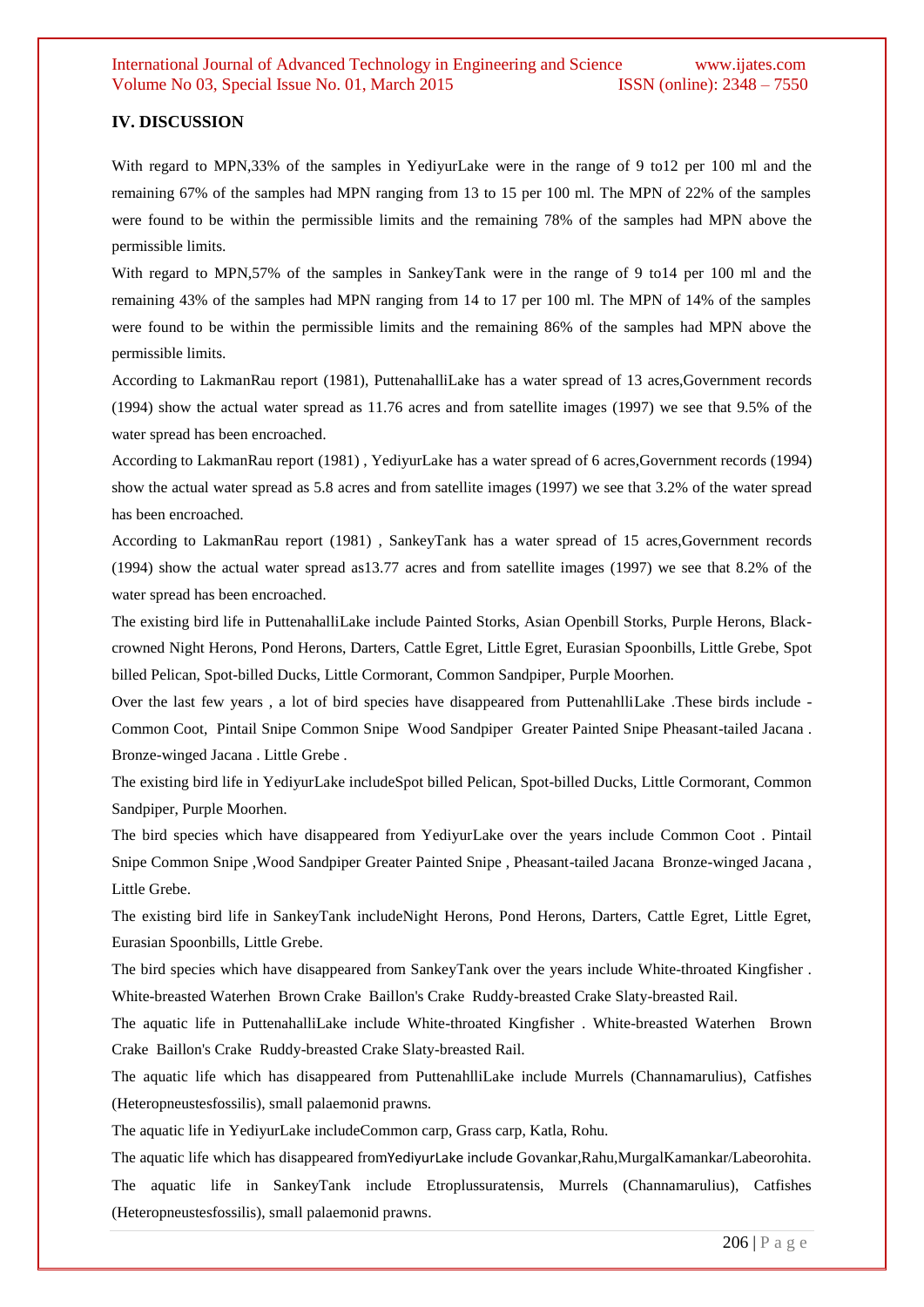The disappeared aquatic life in Sankey Tank includeEutroplussuratensis, Chandaranga, Puntius sp., Nandusnandus and Amblypharyngodonmola.

The sediment analysis of Puttenahalli Lake showedthat pH was 6.90, normal conductivity was 0.09 milli mhos/cm, low available phosphorus (2.068 kg/acre) , low available potassium (19.5 kg/acre), lead quantity was 0.67 ppm, soil lead content was 0.58 ppm and cadmium was 0.08 ppm.

The sediment analysis of Yediyur Lake showed that pH was 7.90,normal conductivity was 0.04 milli mhos/cm, low available phosphorus (1.068 kg/acre), low available potassium (17.5 kg/acre), lead quantity was 0.47 ppm, soil lead content was 0.63 ppm and cadmium content was 0.03 ppm.

The sediment analysis of Sankey Tank showed that pH was 5.90, normal conductivity was 0.07 milli mhos/cm, low available phosphorus (3.068 kg/acre), low available potassium (17.5 kg/acre), lead quantity was 0.47 ppm, soil lead content was 0.55 ppm and cadmium content was 0.05 ppm.

The limnological study of Puttenahalli Lake showed that water temperature was 28°C, water transparency was 29 cm, free carbon di-oxide (FCO2) generally absent, water ph was 6.683 (avg: average) and 0.500 (Sd: standard deviation), water conductivity was 0.597 (avg) and 0.09 (Sd) milli mhos/cm. dissolved oxygen (DO) 1.6 mg/land an average of 2.025 (Sd:0.076) mg/lit during the period of fish-kill, nitrite and nitrate revealed 0.329 (avg) and 0.044 (Sd) and 1.074 (avg) and 0.387 (Sd) mg/lit; Phosphorous was 5.155 (avg) and 3.825 (Sd) mg/lit.

The limnological study of Yediyur Lakeshowed that water temperature was 28°C, water transparency was 27 cm, free carbon di-oxide (FCO2) generally absent, water ph was 6.533 (avg: average) and 0.600 (Sd: standard deviation), water conductivity 0.497 (avg) and 0..06 (Sd) milli mhos/cm. dissolved oxygen (DO)2.1mg/land an average of 2.056 (Sd:0.086) mg/lit during the period of fish-kill, nitrite and nitrate revealed 0.429 (avg) and 0.064 (Sd) and 1.056 (avg) and 0.265 (Sd) mg/lit; Phosphorous was 4.355 (avg) and 4.625 (Sd) mg/lit.

The limnological study of Sankey Tank showed that water temperature was 28°C, water transparency was 31 cm, free carbon di-oxide (FCO2) generally absent, water ph was 7.683 (avg: average) and 0.570 (Sd: standard deviation), water conductivity was 0.397 (avg) and 0.07 (Sd) milli mhos/cm ,dissolved oxygen (DO) was 2.6 mg/land an average of 3.025 (Sd:0.076) mg/lit during the period of fish-kill, nitrite and nitrate revealed was 0.229 (avg) and 0.054 (Sd) and 1.374 (avg) and 0.477 (Sd) mg/lit; Phosphorous was 7.055 (avg) and 2.925 (Sd) mg/lit.



Fig2: The Graph Shows the Variation of Sulphates in All 3 Lakes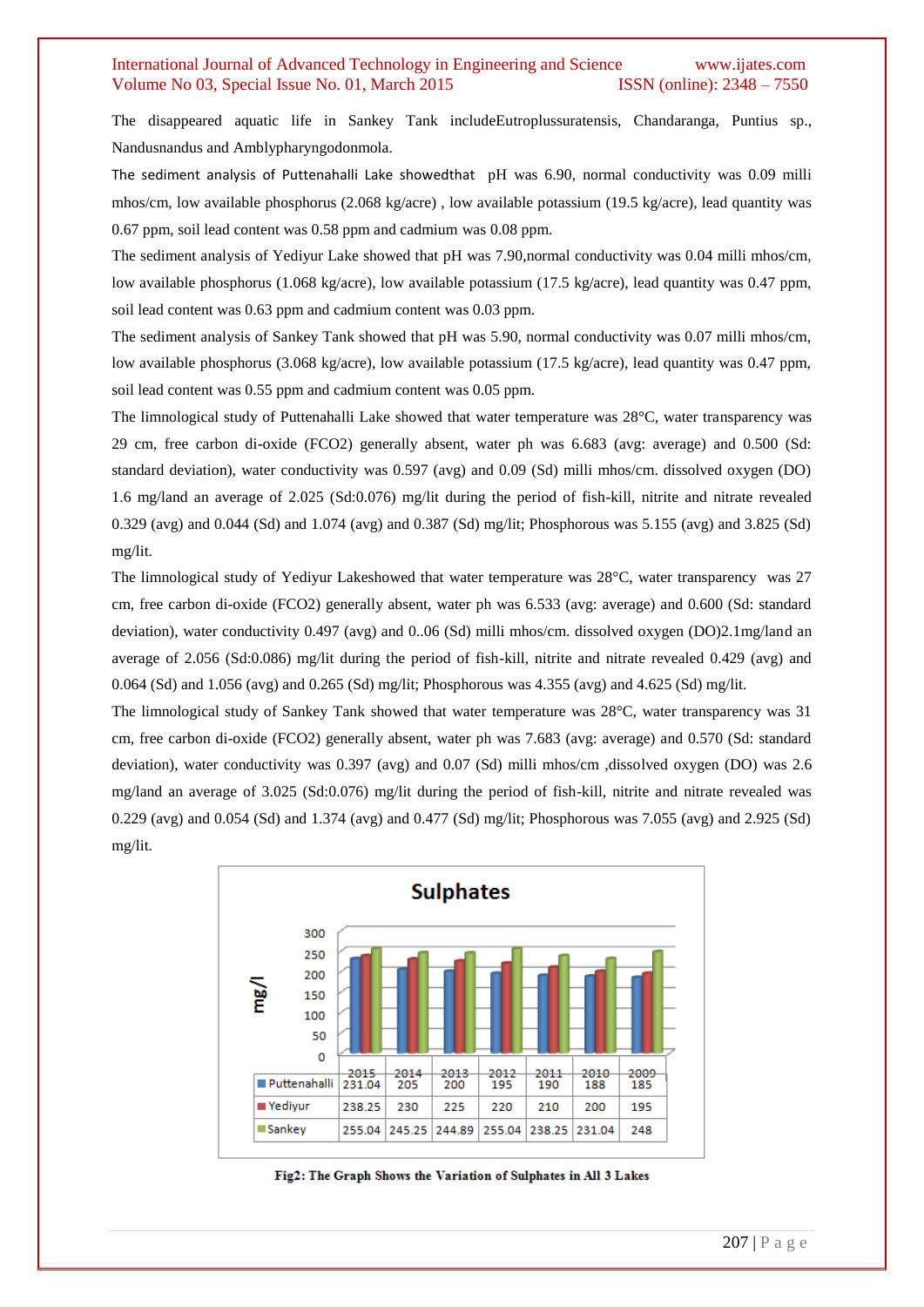

Fig3: The Graph Shows the Variation of Chlorides in All 3 Lakes



Fig4: The Graph Shows the Variation of Nitrates in All 3 Lakes



Fig5: The Graph Shows the Variation of Iron in All 3 Lakes